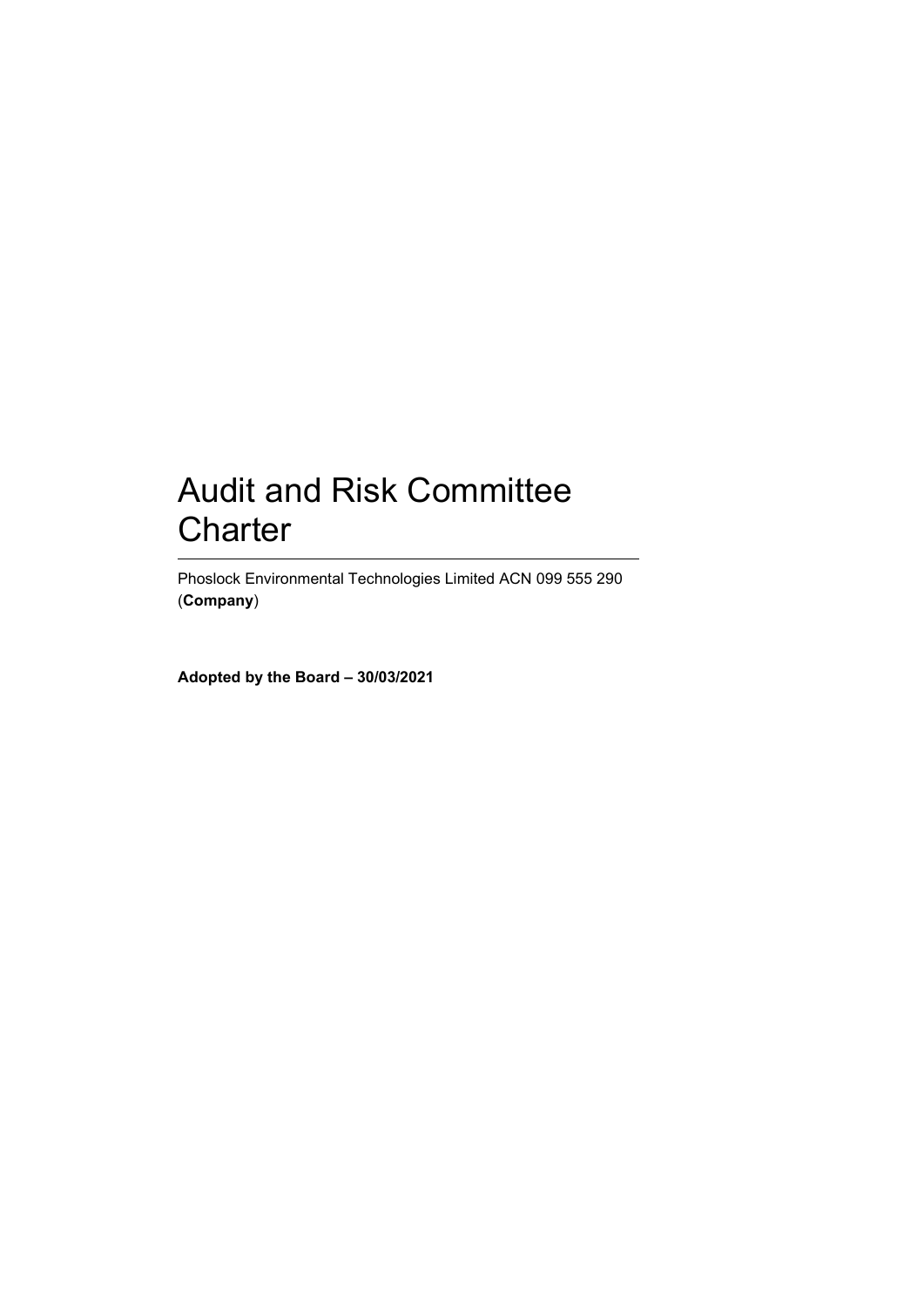# **1 Purpose**

The purpose of this Audit Charter is to specify the authority delegated to the Audit and Risk Committee (**Committee**) by the board of directors of the Company (**Board**) and to set out the role, responsibilities, membership and operation of the Committee. The Committee is a committee of the Board established in accordance with the Company's constitution and authorised by the Board to assist it in fulfilling its statutory, fiduciary and regulatory responsibilities. It has the authority and power to exercise the role and responsibilities set out in this charter and granted to it under any separate resolutions of the Board from time to time.

## **2 Overview**

The ASX Corporate Governance Council's "Corporate Governance Principles and Recommendations" (**ASX Recommendations**) recommend that the Company has formal and rigorous processes that independently verify and safeguard the integrity of its corporate reporting and that it has a sound management framework.

The Committee is established to assist the Board by undertaking the roles, and exercising the responsibilities, set out in this charter and other assignments as requested by the Board.

The Committee aims to bring transparency, focus and independent judgment to these roles. It will report regularly to the Board on matters relevant to these roles and responsibilities, and as required to satisfy the Corporations Act, ASX Recommendations and ASX Listing Rule requirements relevant to these roles and responsibilities.

# **3 Corporate reporting**

#### **3.1 The Committee's role**

The Committee's role is to oversee the adequacy of the Company's corporate reporting processes. The processes should be formal and rigorous to independently verify and safeguard the integrity of the Company's corporate reporting.

#### **3.2 The Committee's responsibilities**

The Committee is responsible for:

- (a) **adequacy:** making recommendations in relation to the adequacy of the Company's corporate reporting processes;
- (b) **external auditor:** asking the external auditor for an independent judgment about the appropriateness of the accounting principles, and the clarity of financial disclosure practices, used by the Company;
- (c) **assessing information** from external auditors which is significant for financial reports;
- (d) **accounting judgments:** reviewing and assessing the appropriateness of material estimates, accounting judgments and significant choices exercised by management in preparing the Company's financial statements (including the solvency and going concern assumptions) by:
	- (i) examining the processes used; and
	- (ii) seeking verification from external auditors;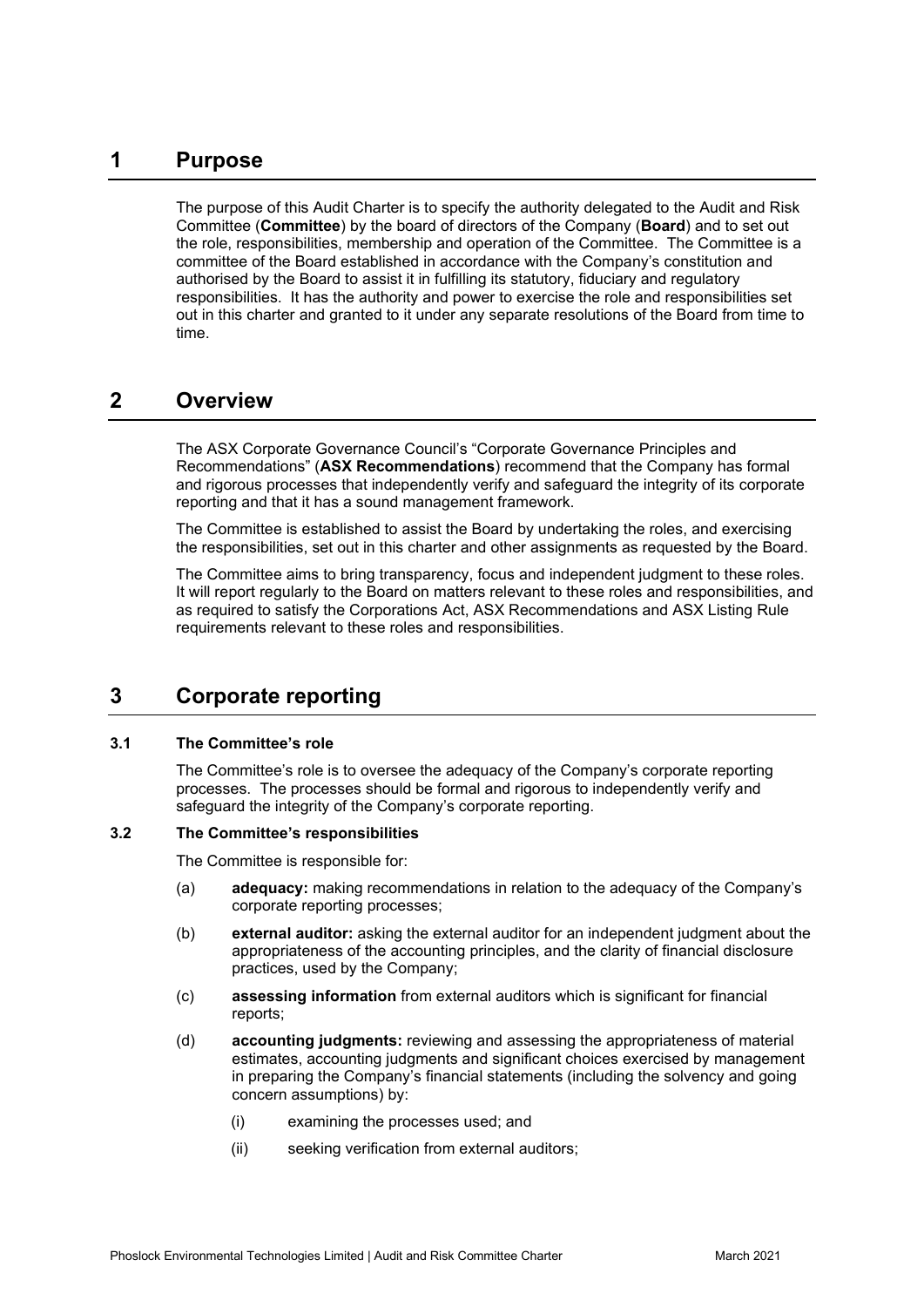- (e) **true and fair view:** assessing that the Company's financial statements reflect the Committee's understanding of, and provide a true and fair view of, the Company's financial position and performance;
- (f) **preparation of financial reports:** overseeing the preparation of financial reports and reviewing the results of external audits of these reports;
- (g) **section 295A declaration**: overseeing that internal control processes are in place to form the basis upon which the persons performing the chief executive function and the company secretary function respectively make their declarations to the Board under section 295A of the *Corporations Act* 2001 (Cth) and Principle 4 of the ASX Recommendations;
- (h) **Board approval**: recommending to the Board whether the financial statements, financial report, Directors' Report and Annual Report should be approved based on the Committee's assessment of them.

### **4 The external audit**

#### **4.1 The Committee's role**

The external audit is fundamental in the process to independently verify and safeguard the integrity of the Company's corporate reporting. The Committee's role is to oversee the external auditor's role in the corporate reporting process and make recommendations to the Board regarding the external audit.

#### **4.2 The Committee's responsibilities**

The Committee is responsible for:

- (a) **appointment:**
	- (i) making recommendations to the Board on the selection process, appointment and remuneration of the external auditor;
	- (ii) agreeing the terms of engagement of the external auditor before the start of each audit;
	- (iii) reviewing the external auditor's fee and being satisfied that an effective, comprehensive and complete audit can be conducted for the fee set;

#### (b) **independence:**

- (i) monitoring the independence of the external auditor;
- (ii) reviewing the external auditor's independence based on the external auditor's relationships and services with the Company and other organisations;
- (iii) assessing any proposal for the external auditor to provide non-audit services and whether it might compromise the independence of the external auditor and, if required, developing polices for Board approval in relation to this;

#### (c) **meetings and ongoing communication:**

- (i) inviting the external auditor to attend Committee meetings to review the audit plan, discuss audit results and consider the implications of external audit findings;
- (ii) meeting with the external auditor without management present at least once a year;
- (iii) raising with the external auditor any specific points of divergence with the Company's management;

#### (d) **reviewing and monitoring:**

(i) the effectiveness of the external auditor and assessing their performance;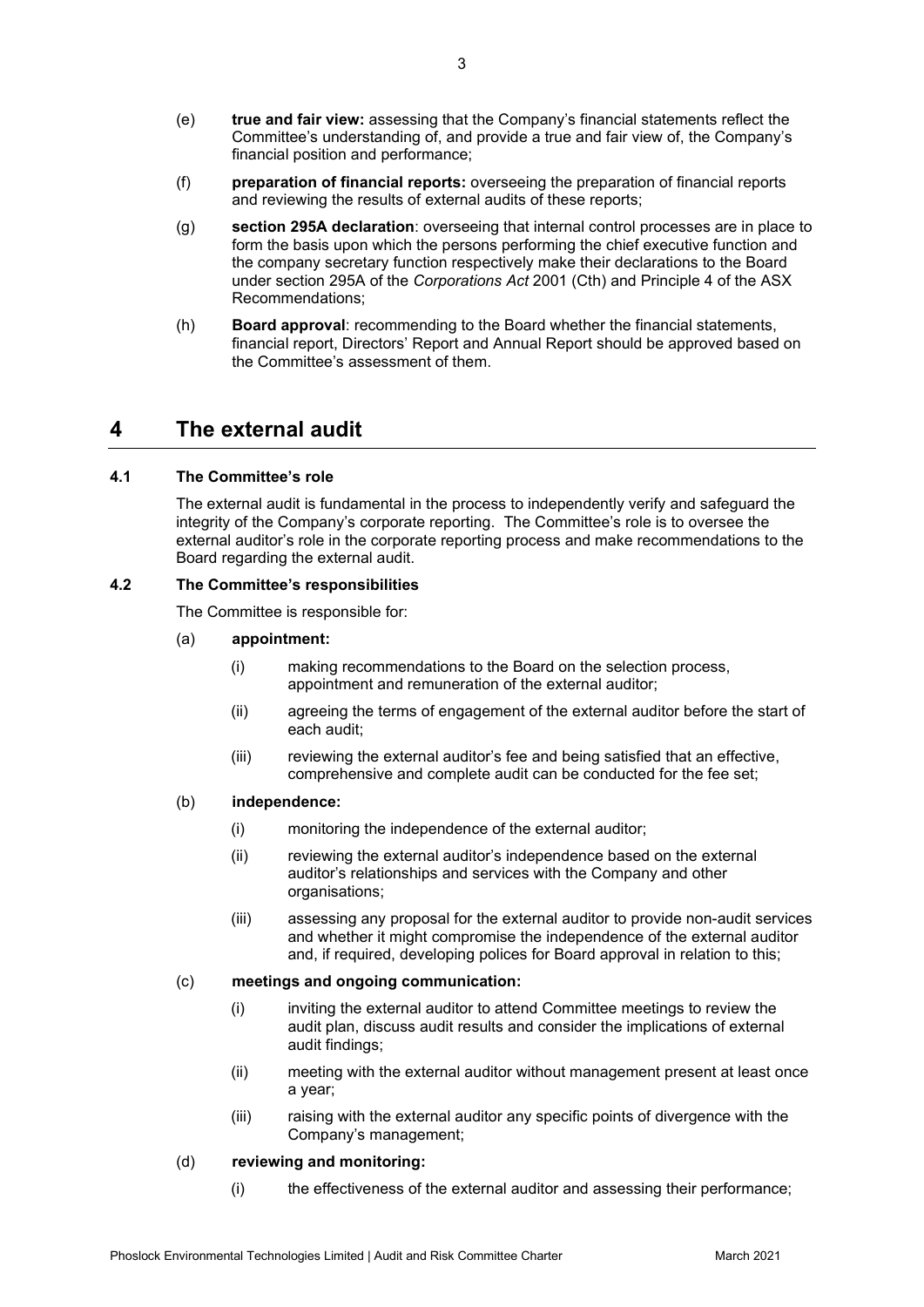- (ii) the scope and adequacy of the external audit and any additional procedures with the external auditor on a periodic basis;
- (iii) representation letters signed by management and assessing that information provided is complete and appropriate;
- (iv) monitoring management's response to the external auditor's findings and recommendations;
- (e) **rotation**: making recommendations to the Board on the rotation of the audit engagement partner;
- (f) **removal**: evaluating whether to recommend to the Board that an external auditor be removed.

The external auditor will attend the Company's Annual General Meeting and be available to answer questions from security holders relevant to the audit.

### **5 Related party transactions**

The Committee is responsible for reviewing and monitoring the propriety of related party transactions.

### **6 Membership**

#### **6.1 Composition and size**

The Committee will consist of:

- (a) at least three (3) members; and
- (b) a Chairman, who is not the Chairman of the Board.

The Company will disclose the relevant qualifications and experience of the members of the Committee.

The Board may appoint additional directors to the Committee or remove and replace members of the Committee by resolution.

#### **6.2 Chairman**

The Chairman of the Committee is appointed by the Board. If, for a particular Committee meeting, the Committee Chairman is not present within 10 minutes of the nominated starting time of the meeting, the Committee may elect one of their number as a Chairman for the meeting.

#### **6.3 Technical expertise and development**

The Committee is intended to be structured so that between them, the members of the Committee should have the accounting and financial expertise and a sufficient understanding of the industry in which the Company operates, to be able to discharge the Committee's role effectively.

If the Committee Chairman approves, a Committee member may attend seminars or training related to the functions and responsibilities of the Committee at the Company's expense.

#### **6.4 Commitment**

Committee members should devote the necessary time and attention for the Committee to carry out its responsibilities.

#### **6.5 Secretary**

The Company Secretary is the Secretary of the Committee.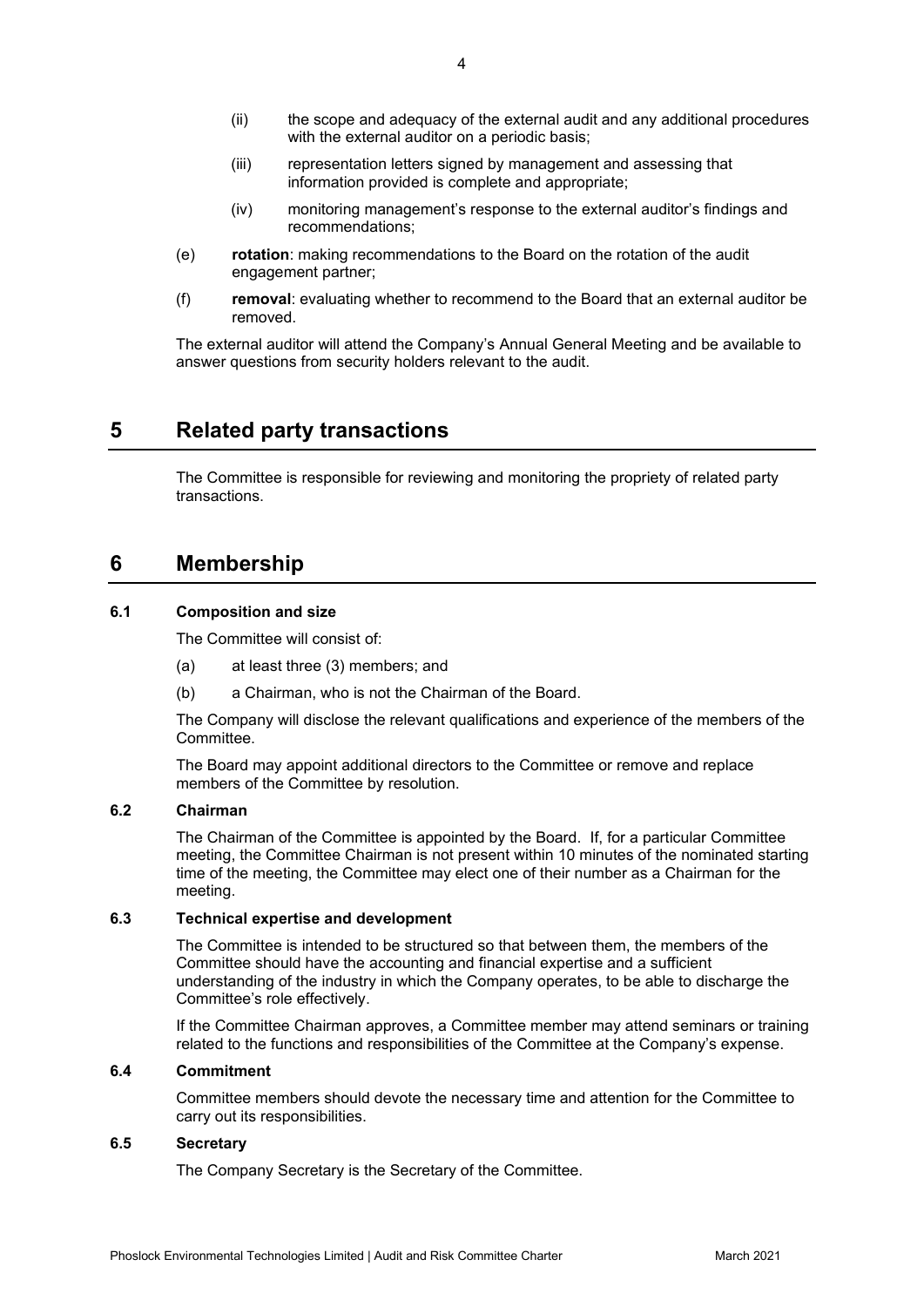# **7 Committee meetings and processes**

#### **7.1 Meetings**

Meetings and proceedings of the Committee are governed by the provisions in the Company's constitution regulating meetings and proceedings of the Board and committees of the Board in so far as they are applicable and not inconsistent with this charter.

Committee members may attend meetings in person, by telephone or by electronic means.

At the end of each reporting period, the Board will disclose the number of times the Committee met throughout that reporting period and the individual attendance of each Committee member at those meetings.

#### **7.2 Frequency and calling of meetings**

The Committee will meet as frequently as required to undertake its role effectively, but at least annually. The Chairman must call a meeting of the Committee if requested by any member of the Committee, the external auditor, or the Chairman of the Board.

#### **7.3 Quorum**

Two members constitute a quorum for meetings of the Committee.

#### **7.4 Attendance by management and advisors**

Non-member directors may attend Committee meetings at their discretion. The Committee Chairman may also invite other senior managers and external advisors to attend meetings of the Committee. The Committee may request management and/or others to provide such input and advice as is required.

#### **7.5 Notice, agenda and material**

The Chairman of the Committee determines the meeting agenda after appropriate consultation.

The Secretary will distribute the notice of meeting, the agenda of items to be discussed and related material to all Committee members and other attendees not less than three (3) business days before each proposed meeting of the Committee.

#### **7.6 Access to information and advisors**

The Chairman of the Committee receives all reports between the external auditor and management.

The Committee has the authority to:

- (a) require management or others to attend meetings and to provide any information or advice that the Committee requires;
- (b) access the Company's documents and records;
- (c) obtain advice and input from counsel, accountants and other experts, without seeking approval of the Board or management (where the committee considers that necessary or appropriate); and
- (d) access and interview management and external auditors (with or without management present).

Relevant information will be distributed to Committee members as it becomes available.

#### **7.7 Minutes**

The Secretary will keep minute books to record the proceedings and resolutions of its meetings.

The Chairman of the Committee, or their delegate, will report to the Board after each Committee meeting. Minutes of Committee meetings will be included in the papers for the next Board meeting after each Committee meeting.